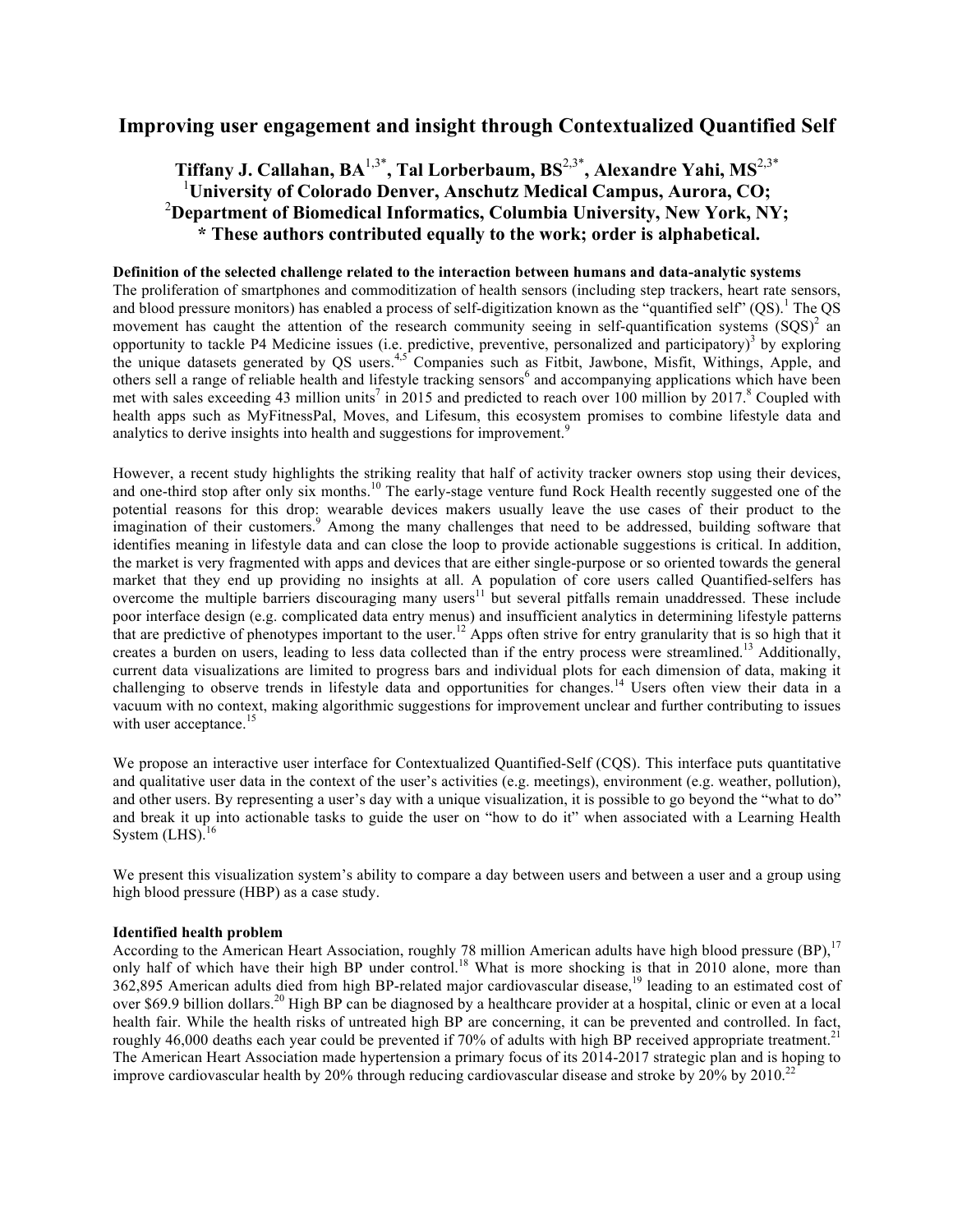The Healthcare Effectiveness Data and Information Set (HEDIS) quality indicator is measured by determining, "the percentage of members 18 years of age and older who had a diagnosis of hypertension (HTN) and whose BP was adequately controlled during the measurement year using the following criteria".<sup>23</sup>

We believe that such an interactive system can have an impact on this type of quality indicators by displaying both recommended measurements and encouraging self-tracking. A versatile platform able to support a LHS for wellness is more likely to engage a patient to monitor his/ her physiological parameters and could help hospitals reach out to their outpatient population.



**Figure 1: Overview of** *Contextualized Quantified Self* **(CQS) visualization.** (**A**) User interface displaying calendar (top), Day Ring (center), and Goals Panel (bottom). Each entry is added to the user's timeline (*Blue arc*: sleep; *red curves*: steps with exercise intensity; *pins*: blood pressure measurement, meals, mood, water). The user's day is surrounded by environmental information (e.g. weather). Personalized daily goals generated using a Learning Health System aggregating many users' data are presented as a checklist, and the user can tap on the button to the right of each goal to see its justification. Remaining goals are listed as "ghost entries" on the timeline providing a suggested time for completion. Detail View in center displays additional information. (**B**) One vs. one comparison view allowing a user to compare him-/herself against their activity on a previous day. Green bars indicate lines of agreement; red bars indicate discordant times and opportunities for improvement. (**C**) One vs. many comparison view. Inner circle displays time range during which team has completed activities. Textual summaries are also included for motivation.

#### **Description of the proposed solution**

We designed this interface to work with a Learning Health System (LHS) providing personalized *goals* leading to a long-term *objective*, and suggested *time-dependent tasks* on the visualization as guides toward goal completion. While the specifications of the LHS are beyond the scope of this design challenge, we will generate personalized daily goals for each user by comparing him or her against similar users to find lifestyles that are predictive of improved outcomes for the given objective. We then wish to display the results of these analytics in a clear and consolidated way. To do this, our interface is composed of three elements: the central Day Ring, the calendar at the top, and the Goals Panel at the bottom (Figure 1).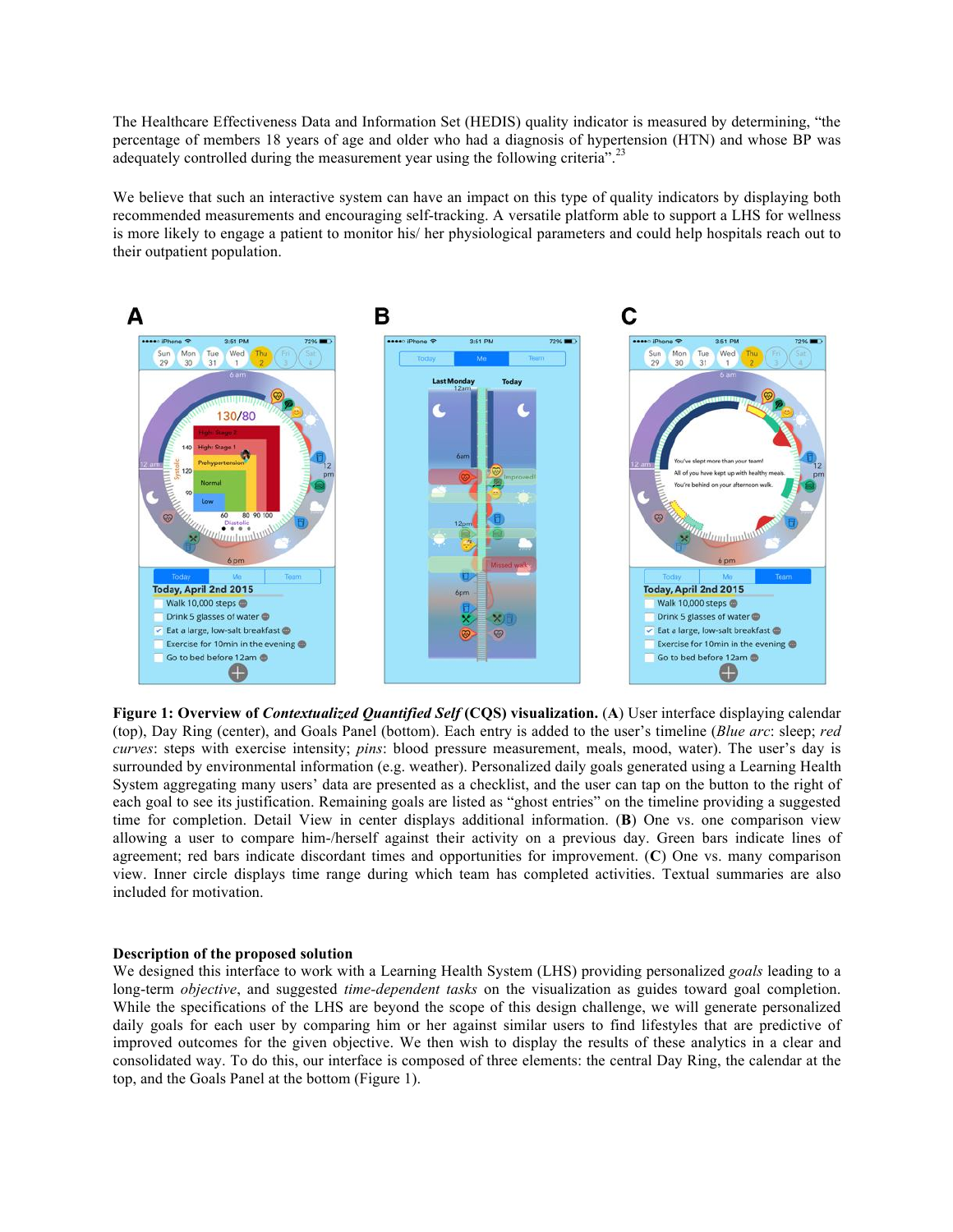The central Day Ring contains several elements that allow the user to quickly see their data in context, view temporal relationships between their data, and see remaining goals for the day. A 24-hour clock contains the user's timeline for a given day. Instead of treating each data type as its own isolated graph, we acknowledge and highlight the temporal relationships between different data types by displaying each actively or passively logged entry (including sleep, steps, meals, drinks, mood, and blood pressure measurements) sequentially on the timeline (Figure 1A). A user can tap on any entry to view more detail. Remaining goals from the LHS and suggested times for their completion are displayed on the user's timeline as "ghost entries" that summarize the context-driven goals generated from many users back onto each individual user's timeline.

The Day Ring supports three types of comparison: one versus one (e.g. one user against a previous day or one user versus another user), one vs. many (e.g. one user against the day of their team), and many vs. many (e.g. their team compared to the entire user population). In the center of the Day Ring is a Detail View that allows the user to see progress towards completing their goal, detailed measurement information, and environmental data such as the weather forecast

Above the Day Ring is a calendar from which users can elect to display their previous days. At the bottom of the page, a panel displays the goals for that day. Unlike many QS apps where users must laboriously keep a diary, our interface represents goals using a checklist format that automatically updates when they have been reached. This rationale conveys more closure, and each goal can be expanded to get access to its algorithmic justification. The ability to expand goals to view the analytic basis for their inclusion will help relieve symptoms of the "black box" models and invite users to understand the rationale for suggested lifestyle changes.<sup>15</sup>

Using our case study of monitoring blood pressure, our goals would take into account common recommendations for blood pressure measurement (e.g. consistent time of day for measurement, frequency of measurement, leaving adequate time after awakening and before meals and exercise to measure blood pressure) as well as diet and exercise suggestions. We will also be able to leverage environmental factors such as weather or pollen levels to suggest appropriate times for achieving exercise requirements for the day. Finally, lifestyle patterns identified using our LHS for both a user over time as well as multiple similar users would be summarized in the daily goals and ghost entries.

#### **Discussion of alternative solutions considered**

As alternatives we considered bar graph solutions as well as different shapes for the timeline. Bar graphs would entail having an individual chart for each data type collected. We also considered alternate shapes for the timeline as well as simplifications such as grouping times into morning, afternoon, and evening. Finally, we iterated on the proposed solution, beginning with just the timeline before adding the Detail View and environmental data. This was inspired by our realization that it was necessary to correlate a user's activities with external factors such as environment.

## **Discussion of the strengths and weakness of the chosen solution as compared to the alternatives**

The major strength of our design is that it can be adapted to a variety of screen sizes including smartphones and smart watches. The concentric design is adapted to concisely visualize multiple layers of information (e.g. physical activity, meals, sleep, mood, beverages, schedule, and environment). The weakness is that users may not be familiar seeing data visualized in this way compared to standard visualizations such as bar graphs. However, we believe that seeing many dimensions of data consolidated together will facilitate better understanding of the emergent trends our LHS finds in the data.

## **Proposed implementation and dissemination plan**

As mentioned above, this interactive visualization interface is designed to directly interact with a LHS that, for a given objective, compares one user to many similar users to provide personalized daily goals broken up into timedependent tasks displayed on the Day Ring. To this end, we are actively implementing the presented design in the form of an iOS app.<sup>24</sup> Users will contribute both passively collected data (e.g. steps and sleep from wearable devices that communicate with HealthKit) and actively collected data (entered using a majorly optimized and simplified data entry menu also beyond the scope of this abstract). The data generated by users will be stored on a HIPAAcompliant server. This implementation is scalable since both the data storage and computing power necessary to support the LHS will grow with the user base. We will disseminate the app through Apple's App Store.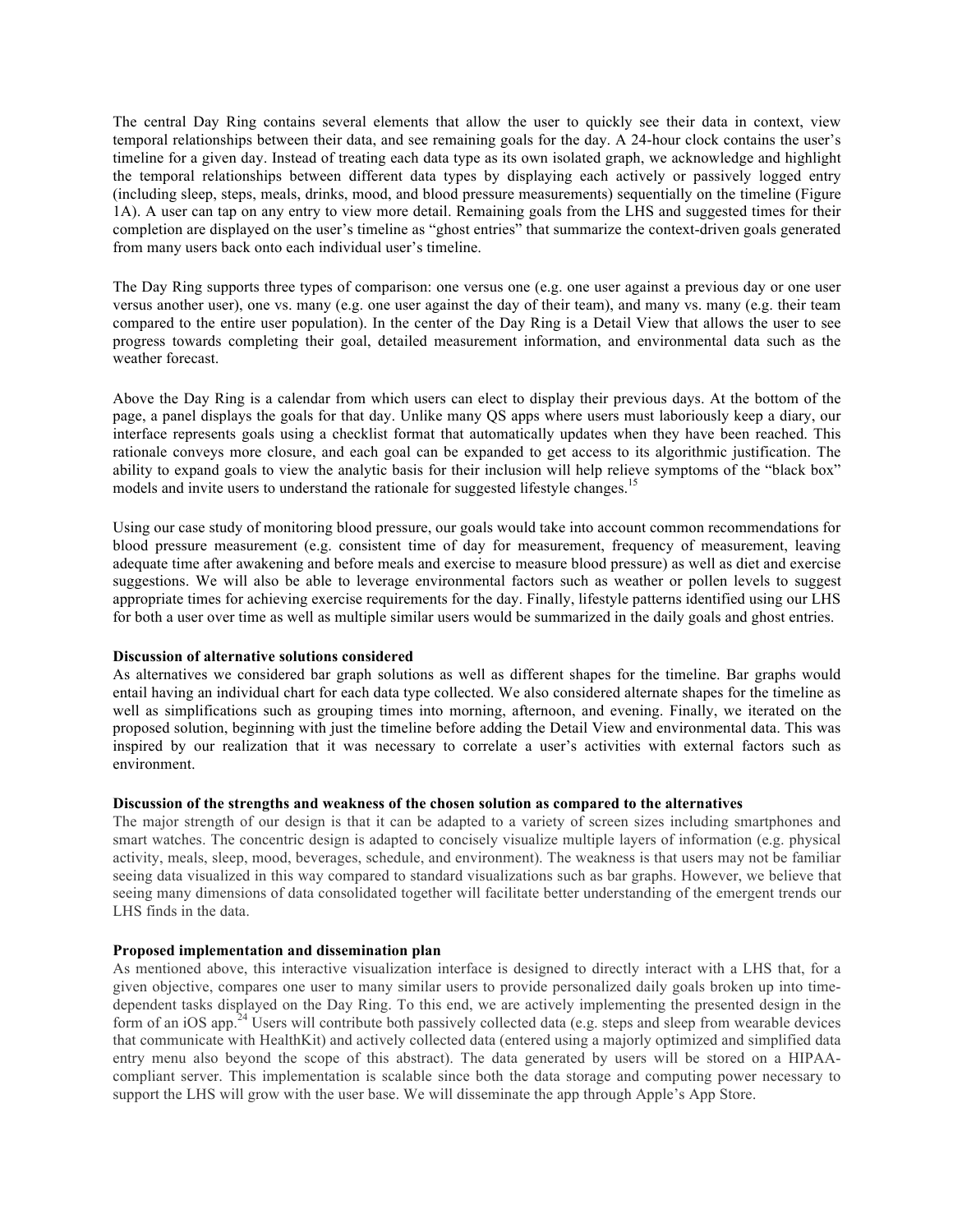### **Proposed evaluation plan**

This interactive visualization interface aims to be objective-agnostic and therefore fulfill the expectations of a wide variety of profiles. We identified three different sub-populations for evaluation: users with no chronic medical conditions and not used to practicing self-tracking, core quantified-selfers already engaged in one or several SQS, and users with high blood pressure who require frequent monitoring. The recruitment of these users will go through an IRB protocol and they will sign a consent form to agree on sharing their data after de-identification.

#### **Supplementary video** demoing the visualization features can be found at:

https://drive.google.com/file/d/0B6sloU\_tAHOgYWdUNUp3cENHTWM/view?usp=sharing

# **References**

- 1. Mcfedries P. Tracking the quantified self [Technically speaking]. Spectrum, IEEE. IEEE; 2013 Aug 1;50(8):24–4.
- 2. Almalki M, Gray K, Sanchez FM. The use of self-quantification systems for personal health information: big data management activities and prospects. Health Inf Sci Syst. 2015;3(Suppl 1 HISA Big Data in Biomedicine and Healthcare 2013 Con):S1.
- 3. A personal view on systems medicine and the emergence of proactive P4 medicine: predictive, preventive, personalized and participatory. 2012 Sep 15;29(6):613–24.
- 4. Hood L, Lovejoy JC, Price ND. Integrating big data and actionable health coaching to optimize wellness. BMC Med. BioMed Central Ltd; 2015;13(1):4.
- 5. Kim J. Analysis of health consumers' behavior using self-tracker for activity, sleep, and diet. Telemed J E Health. Mary Ann Liebert, Inc. 140 Huguenot Street, 3rd Floor New Rochelle, NY 10801 USA; 2014 Jun;20(6):552–8.
- 6. Dontje ML, de Groot M, Lengton RR, van der Schans CP, Krijnen WP. Measuring steps with the Fitbit activity tracker: an inter-device reliability study. J Med Eng Technol. Informa UK Ltd. London; 2015 May 27;:1–5.
- 7. Wearable band shipments set to exceed 43.2 million units in 2015 [Internet]. Canalys. Available from: http://www.canalys.com/static/press\_release/2014/canalys-press-release-20140911-wearable-band-shipmentsset-exceed-43-2-million-units-2015.pdf.
- 8. Wearable technology worldwide projected total unit shipments from 2013 to 2018 (in millions) [Internet]. MarketsandMarkets. In Statista - The Statistics Portal. Available from: http://www.statista.com/statistics/302500/wearable-technology-worldwide-unit-shipments/
- 9. The Future of Biosensing Wearables [Internet]. Rock Health Partner. 2014 Jun. Available from: http://fr.slideshare.net/RockHealth/the-future-of-biosensing-wearables-by-rockhealth.
- 10. Ledger D. Inside Wearables [Internet]. Endeavour Partners. 2014 Jan. Available from: http://endeavourpartners.net/assets/Endeavour-Partners-Wearables-White-Paper-20141.pdf
- 11. Li I, Dey A, Forlizzi J. A stage-based model of personal informatics systems. the 28th international conference. New York, New York, USA: ACM; 2010. 10 p.
- 12. Van den Bulck J. Sleep apps and the quantified self: blessing or curse? J Sleep Res. 2015 Apr;24(2):121–3.
- 13. Choe EK, Lee NB, Lee B, Pratt W, Kientz JA, Lee NB, et al. Understanding quantified-selfers' practices in collecting and exploring personal data. the 32nd annual ACM conference. New York, New York, USA: ACM; 2014. 10 p.
- 14. Larsen JE, Cuttone A, Lehmann S. QS Spiral: Visualizing Periodic Quantified Self Data. *CHI'13*. Apr 27–May 2, 2013.
- 15. Bell MZ. Why Expert Systems Fail. *The Journal of the Operational Research Society*. 1985 Jul 1;36(7):613–9.
- 16. Friedman C, Rubin J, Brown J, Buntin M, Corn M, Etheredge L, et al. Toward a science of learning systems: a research agenda for the high-functioning Learning Health System. 2015. pp. 43–50.
- 17. Keeping High Blood Pressure Under Control [Internet]. The American Heart Association. August 14, 2014. Available from: http://www.heart.org/HEARTORG/Conditions/HighBloodPressure/PreventionTreatmentof HighBloodPressure/Keeping-High-Blood-Pressure-Under-Control\_UCM\_460131\_Article.jsp.
- 18. The Centers for Disease Control. Vital signs: awareness and treatment of uncontrolled hypertension among adults—United States, 2003–2010. *MMWR*. 2012;61:703-9.
- 19. Go AS, Mozaffarian D, Roger VL, et al. Heart disease and stroke statistics—2014 update: a report from the American Heart Association. *Circulation*. 2014;63:1230-8.
- 20. Heidenreich PA, Trogdon JG, Khavjou OA, et al. On behalf of the American Heart Association Advocacy Coordinating Committee; Stroke Council; Council on Cardiovascular Radiology and Intervention; Council on